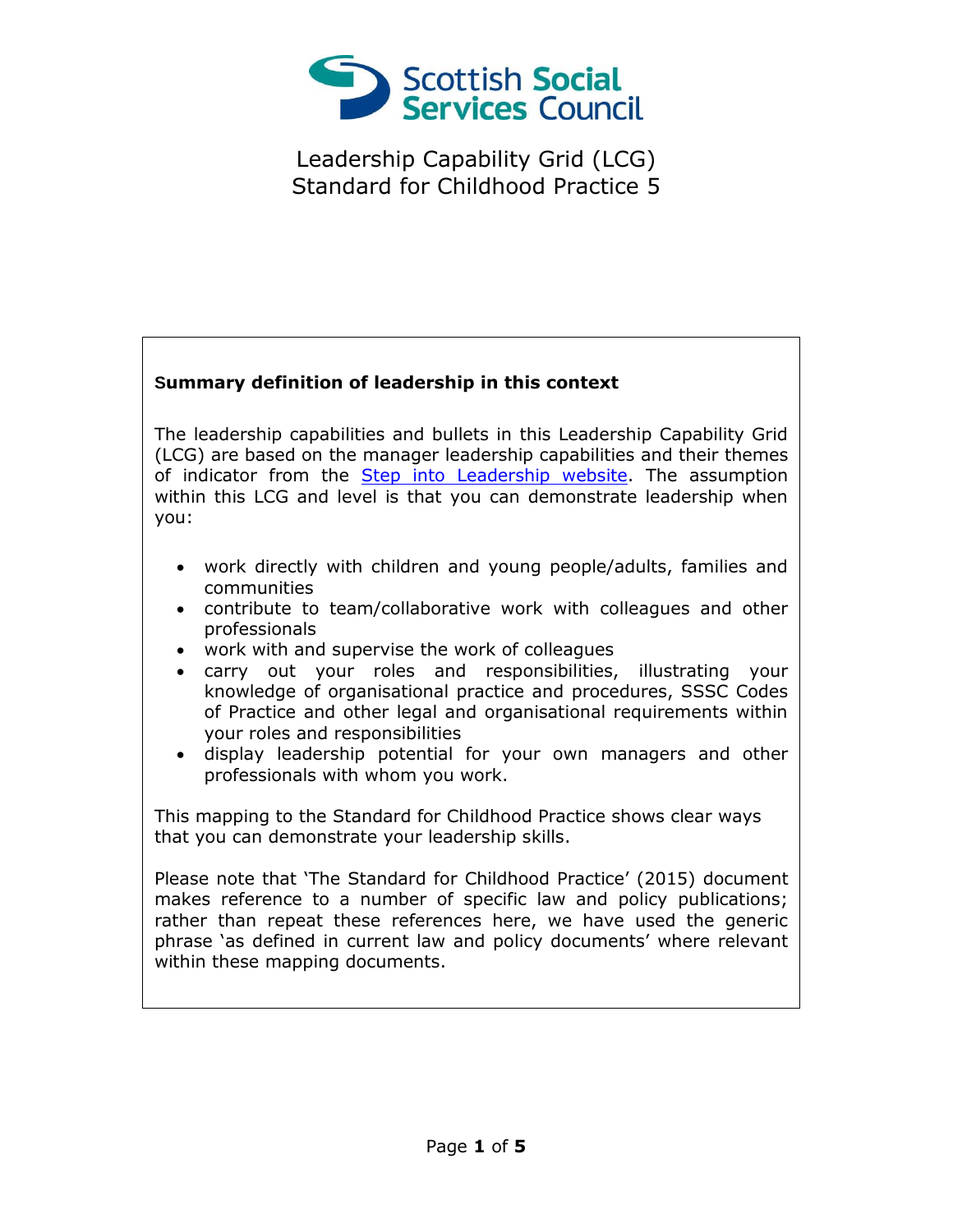

 $\Gamma$ 

| Leadership<br>capabilities | When you have a critical understanding of the content of<br>relevant organisational frameworks and statements of<br>principles for supporting and enabling play, rest and other<br>opportunities and experiences, you can demonstrate<br>leadership capabilities by:                                                                                                                                                                                                                   |
|----------------------------|----------------------------------------------------------------------------------------------------------------------------------------------------------------------------------------------------------------------------------------------------------------------------------------------------------------------------------------------------------------------------------------------------------------------------------------------------------------------------------------|
| Self-<br>leadership        | Displaying self leadership when you:<br>Enable intelligent risk taking when:<br>knowing how to select, prepare, and use a range of resources to                                                                                                                                                                                                                                                                                                                                        |
|                            | engage, support, stimulate and challenge children and young people<br>and to meet/match their developing needs (5.2)                                                                                                                                                                                                                                                                                                                                                                   |
|                            | knowing how to plan and provide safe and appropriate child lead<br>$\bullet$<br>and adult initiated experiences, activities and play opportunities in<br>indoor, outdoor and out of setting spaces, which enable children<br>and young people to develop and learn (5.3)                                                                                                                                                                                                               |
|                            | Demonstrate and promote resilience when:                                                                                                                                                                                                                                                                                                                                                                                                                                               |
|                            | identifying the range of influences and transitions within a play<br>space or setting which affect children and young people and their<br>behaviour and linking these to appropriate strategies to underpin<br>policy and practice (5.6)                                                                                                                                                                                                                                               |
|                            | Challenge discrimination and oppression when:                                                                                                                                                                                                                                                                                                                                                                                                                                          |
|                            | having detailed knowledge of how to make effective personalised<br>provision for children and young people taking into account their<br>experiences and perspectives as shaped by race, ethnicity, gender,<br>class, disability, sexuality, age, interests and abilities and their<br>interactions, while promoting social justice (5.4)                                                                                                                                               |
| <b>Motivating</b>          | Motivating and inspiring others when you:                                                                                                                                                                                                                                                                                                                                                                                                                                              |
| and inspiring<br>others    | Inspire people by personal example when:<br>demonstrating secure knowledge, understanding and practical skill<br>in relation to the content of a range of organisational frameworks<br>used by the service for supporting play and learning (5.1)<br>knowing how to select, prepare, and use a range of resources to<br>$\bullet$                                                                                                                                                      |
|                            | engage, support, stimulate and challenge children and young people<br>and to meet/match their developing needs (5.2)                                                                                                                                                                                                                                                                                                                                                                   |
|                            | knowing how to plan and provide safe and appropriate child lead<br>and adult initiated experiences, activities and play opportunities in<br>indoor, outdoor and out of setting spaces, which enable children<br>and young people to develop and learn (5.3)<br>having detailed knowledge of how to make effective personalised<br>$\bullet$<br>provision for children and young people taking into account their<br>experiences and perspectives as shaped by race, ethnicity, gender, |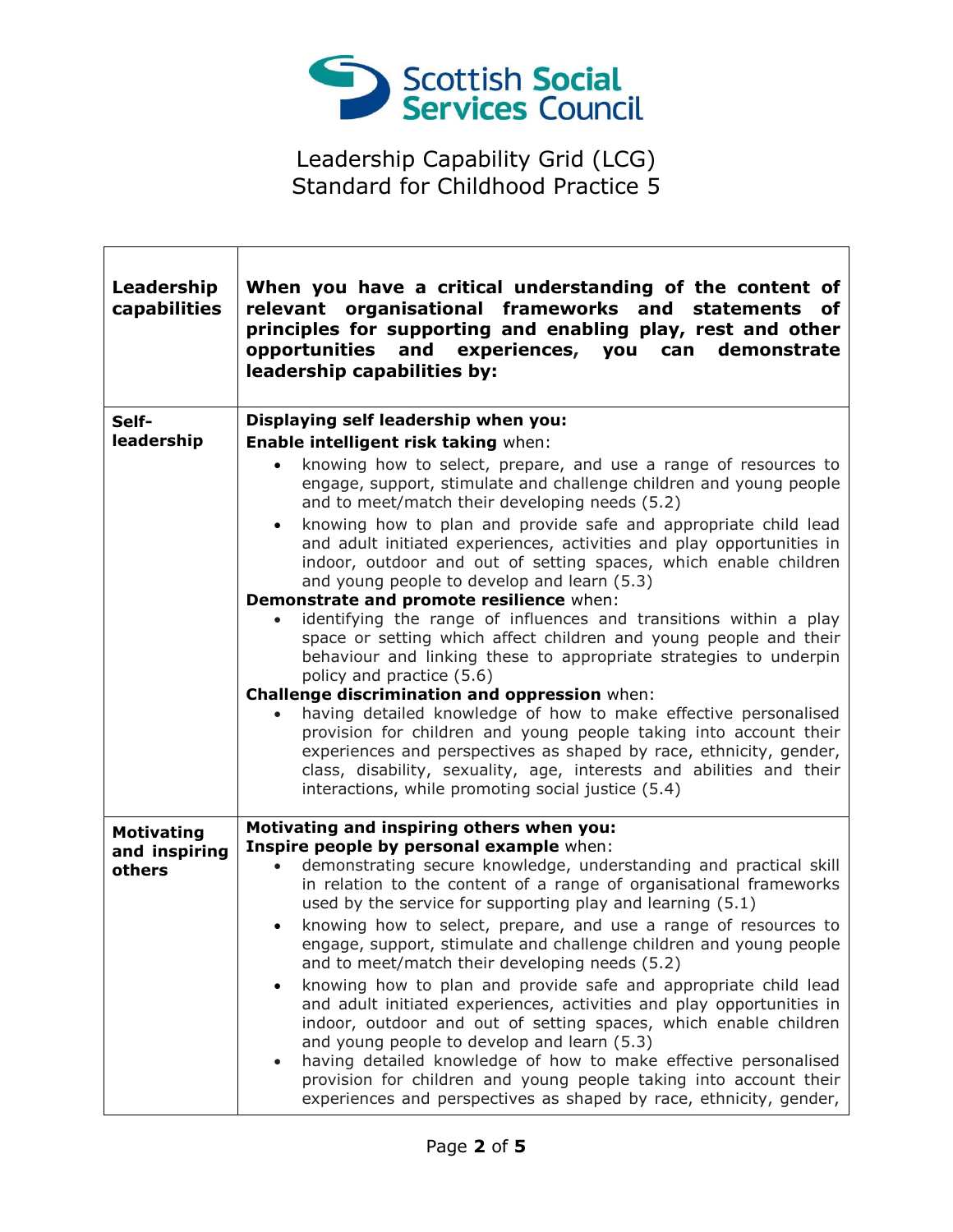

|                             | class, disability, sexuality, age, interests and abilities and their<br>interactions, while promoting social justice (5.4)<br>identifying the range of influences and transitions within a play<br>$\bullet$<br>space or setting which affect children and young people and their<br>behaviour and linking these to appropriate strategies to underpin<br>policy and practice (5.6)                                                                                                                                                                                                                                                                                                                                                                                                                                                                                                                                                                                                                                                                                                                                                                                                                                                                                                                                                                                           |
|-----------------------------|-------------------------------------------------------------------------------------------------------------------------------------------------------------------------------------------------------------------------------------------------------------------------------------------------------------------------------------------------------------------------------------------------------------------------------------------------------------------------------------------------------------------------------------------------------------------------------------------------------------------------------------------------------------------------------------------------------------------------------------------------------------------------------------------------------------------------------------------------------------------------------------------------------------------------------------------------------------------------------------------------------------------------------------------------------------------------------------------------------------------------------------------------------------------------------------------------------------------------------------------------------------------------------------------------------------------------------------------------------------------------------|
|                             | Drive the creation of a learning and performance culture when:<br>demonstrating secure knowledge, understanding and practical skill<br>in relation to the content of a range of organisational frameworks<br>used by the service for supporting play and learning (5.1)<br>knowing how to select, prepare, and use a range of resources to<br>$\bullet$<br>engage, support, stimulate and challenge children and young people<br>and to meet/match their developing needs (5.2)<br>knowing how to plan and provide safe and appropriate child lead<br>$\bullet$<br>and adult initiated experiences, activities and play opportunities in<br>indoor, outdoor and out of setting spaces, which enable children<br>and young people to develop and learn (5.3)<br>having detailed knowledge of how to make effective personalised<br>$\bullet$<br>provision for children and young people taking into account their<br>experiences and perspectives as shaped by race, ethnicity, gender,<br>class, disability, sexuality, age, interests and abilities and their<br>interactions, while promoting social justice (5.4)<br>identifying the range of influences and transitions within a play<br>$\bullet$<br>space or setting which affect children and young people and their<br>behaviour and linking these to appropriate strategies to underpin<br>policy and practice (5.6) |
| <b>Empowering</b><br>people | <b>Empowering people when you:</b><br>Drive a knowledge management culture when:<br>demonstrating secure knowledge, understanding and practical skill<br>$\bullet$<br>in relation to the content of a range of organisational frameworks<br>used by the service for supporting play and learning (5.1)<br>knowing how to select, prepare, and use a range of resources to<br>$\bullet$<br>engage, support, stimulate and challenge children and young people<br>and to meet/match their developing needs (5.2)<br>knowing how to plan and provide safe and appropriate child lead<br>and adult initiated experiences, activities and play opportunities in<br>indoor, outdoor and out of setting spaces, which enable children<br>and young people to develop and learn (5.3)<br>having detailed knowledge of how to make effective personalised<br>$\bullet$<br>provision for children and young people taking into account their<br>experiences and perspectives as shaped by race, ethnicity, gender,<br>class, disability, sexuality, age, interests and abilities and their<br>interactions, while promoting social justice (5.4)<br>identifying the range of influences and transitions within a play                                                                                                                                                                   |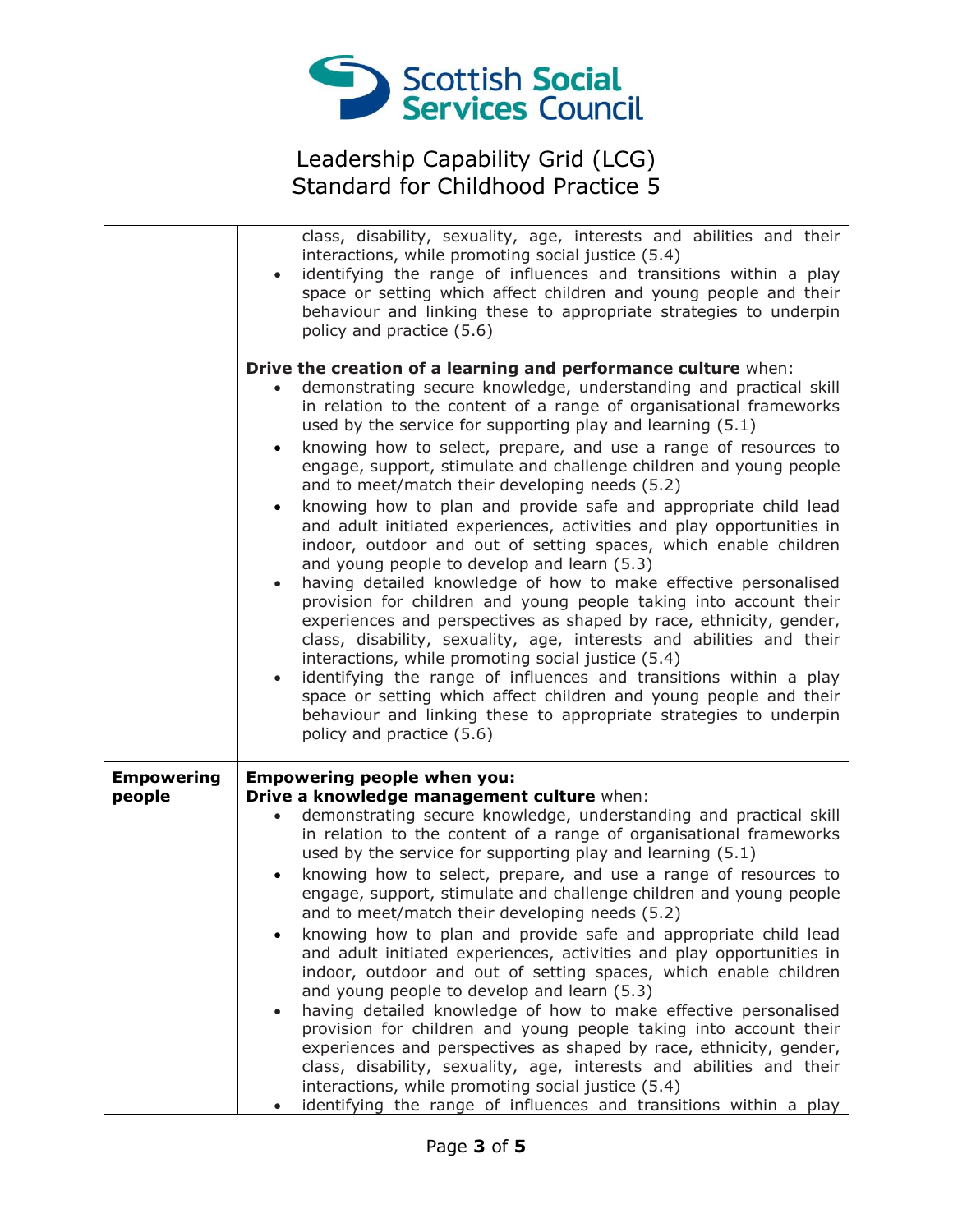

|                                            | space or setting which affect children and young people and their<br>behaviour and linking these to appropriate strategies to underpin<br>policy and practice (5.6)                                                                                                                                                                                                                                                                                                                                                                                                                                                                                                                                                                                                                                                                                                                                                                                                                                                                                                                                                                                                                                                                                                                                                                                                              |
|--------------------------------------------|----------------------------------------------------------------------------------------------------------------------------------------------------------------------------------------------------------------------------------------------------------------------------------------------------------------------------------------------------------------------------------------------------------------------------------------------------------------------------------------------------------------------------------------------------------------------------------------------------------------------------------------------------------------------------------------------------------------------------------------------------------------------------------------------------------------------------------------------------------------------------------------------------------------------------------------------------------------------------------------------------------------------------------------------------------------------------------------------------------------------------------------------------------------------------------------------------------------------------------------------------------------------------------------------------------------------------------------------------------------------------------|
| <b>Collaborating</b><br>and<br>influencing | Collaborating and influencing when you:<br>Influence people when:<br>demonstrating secure knowledge, understanding and practical skill<br>in relation to the content of a range of organisational frameworks<br>used by the service for supporting play and learning (5.1)<br>knowing how to select, prepare, and use a range of resources to<br>$\bullet$<br>engage, support, stimulate and challenge children and young people<br>and to meet/match their developing needs (5.2)<br>knowing how to plan and provide safe and appropriate child lead<br>$\bullet$<br>and adult initiated experiences, activities and play opportunities in<br>indoor, outdoor and out of setting spaces, which enable children<br>and young people to develop and learn (5.3)<br>having detailed knowledge of how to make effective personalised<br>$\bullet$<br>provision for children and young people taking into account their<br>experiences and perspectives as shaped by race, ethnicity, gender,<br>class, disability, sexuality, age, interests and abilities and their<br>interactions, while promoting social justice (5.4)<br>identifying the range of influences and transitions within a play<br>$\bullet$<br>space or setting which affect children and young people and their<br>behaviour and linking these to appropriate strategies to underpin<br>policy and practice (5.6) |
| <b>Creativity</b><br>and<br>innovation     | Using creativity and innovation in your work when you:<br>See opportunities to do things differently when:<br>knowing how to select, prepare, and use a range of resources to<br>engage, support, stimulate and challenge children and young people<br>and to meet/match their developing needs (5.2)<br>knowing how to plan and provide safe and appropriate child lead<br>$\bullet$<br>and adult initiated experiences, activities and play opportunities in<br>indoor, outdoor and out of setting spaces, which enable children<br>and young people to develop and learn (5.3)<br>having detailed knowledge of how to make effective personalised<br>provision for children and young people taking into account their<br>experiences and perspectives as shaped by race, ethnicity, gender,<br>class, disability, sexuality, age, interests and abilities and their<br>interactions, while promoting social justice (5.4)<br>identifying the range of influences and transitions within a play<br>$\bullet$<br>space or setting which affect children and young people and their<br>behaviour and linking these to appropriate strategies to underpin<br>policy and practice (5.6)<br>demonstrating knowledge of the progressive nature of play and<br>learning and be able to identify appropriate next steps in children                                                   |